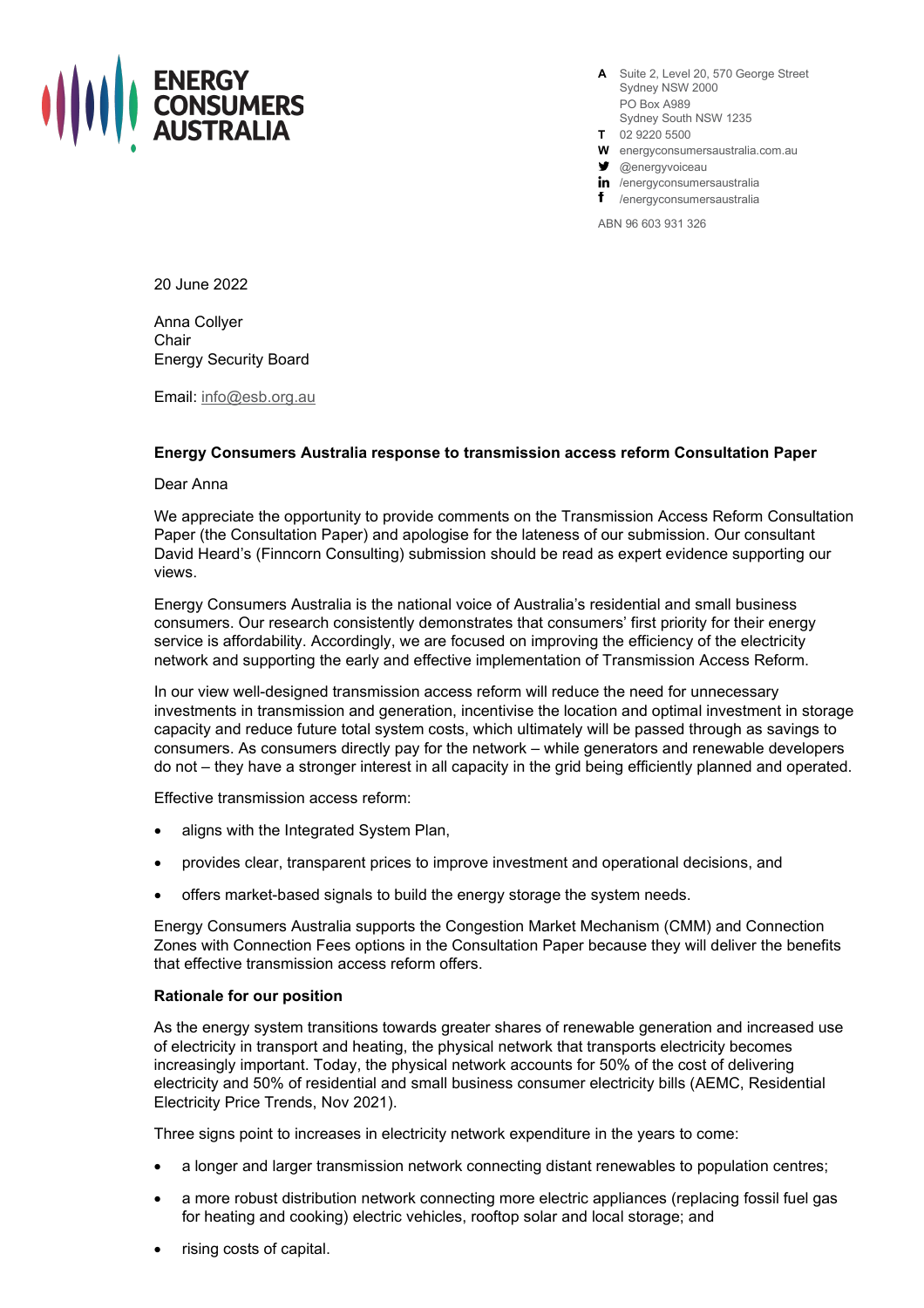We also note that the ageing of a number of the electricity distribution networks will also increase future expenditure and system costs.

These increasing costs will be paid for by all consumers. While low-cost renewables offer opportunities for meaningful cost savings in fuel costs relative to fossil fuel generation, an over-built and inefficiently operated network can compromise those savings leaving consumers paying more for electricity than is required.

Australia's transmission network is demonstrably inefficient, compared with its international counterparts. Unlike markets in New Zealand, the United States, Europe, most recently in the United Kingdom elsewhere, generators in the National Electricity Market (NEM) are unconcerned with the amount of congestion on the transmission network when they bid their energy, as it makes no difference in how much they are paid. More efficient markets overseas provide clear, transparent signals of the marginal price of energy at the closest transmission node – a concept known as locational marginal pricing. By contrast, in the NEM, all generators in each state that are dispatched receive exactly the same price (in \$/MWh), even if the demand in their local transmission node is a fraction of the energy supply available. In such instances, the transmission network becomes congested with more supply than is required to meet demand – but electricity prices received by such generators do not reflect it. This inefficiency raises prices for consumers, artificially increases the need for more transmission capacity than otherwise and eliminates market-based signals to promote the efficient location and operation of energy storage and other sources of flexibility that a highrenewables system requires.

As the enclosed submission from Finncorn Consulting makes clear, we support the Congestion Management Model with universal rebates (CMM) and Connection Zones with Connection Fees, because both provide transparent pricing of congestion via exposure to locational marginal pricing. The operational and investment timeframe price signals are likely to be very effective. Of the options outlined, CMM and Connection Zones with Connection Fees are the ones that will most effectively utilise the new and existing transmission network, allowing the system to deliver more efficiently for consumers.

The CMM model also best supports a vibrant market for new entrant storage and flexible load, by offering a clear and reliable price signal about the local value of electricity at the margin. This is critical to the long-term interests of consumers.

As Finncorn's submission states:

*"efficient, competitive markets are essential to ensure the lowest-cost system eventuates AND that the benefits of this are passed through to consumers, not retained by investors or intermediaries as excess return."*

Importantly, such approaches would much more closely align generation location and dispatch with assumptions made about how the market operates in the Integrated System Plan (ISP). Both the status quo and the Congestion Relief Market (CRM) with a Transmission Queue options do not well align with the assumptions made by the Australian Energy Market Operator (AEMO) in the Integrated System Plan (ISP). The ISP is a critically important process for the electricity system transition. If consumers and government are going to trust and support investment in its infrastructure recommendations, the market design needs to reflect the transparent price signals that the ISP assumes are necessary to a least cost investment pathway.